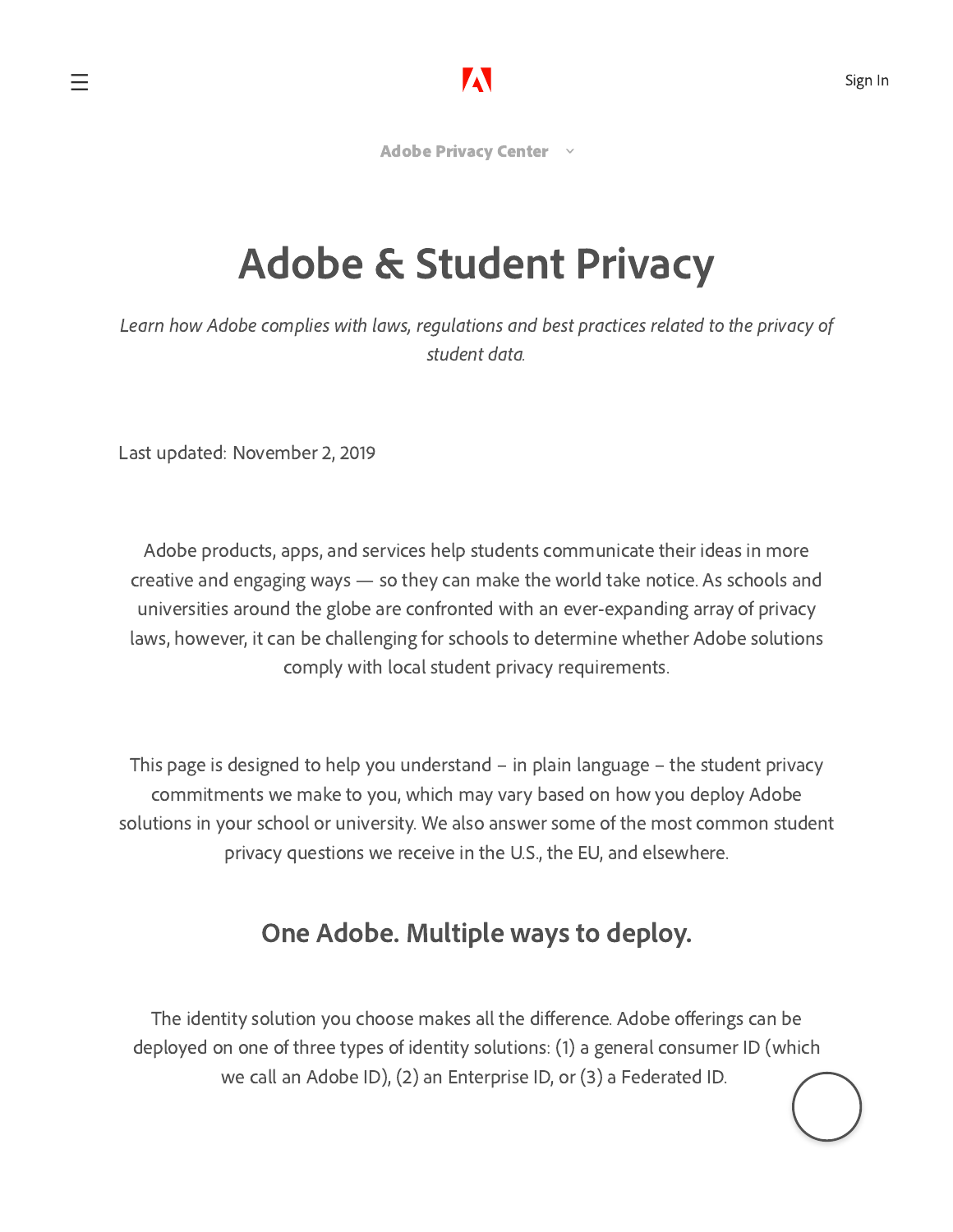[Adobe Privacy Center](https://www.adobe.com/privacy.html) volume as a Primary or a Primary or a Primary or a Primary or a Primary or a Primary or a

|                             | <b>Primary &amp; Secondary Schools</b><br>(K-12) or Higher Education                                                                                                                                                                                      | <b>Higher Education Only</b>                                                                                       |
|-----------------------------|-----------------------------------------------------------------------------------------------------------------------------------------------------------------------------------------------------------------------------------------------------------|--------------------------------------------------------------------------------------------------------------------|
| <b>Account Type</b>         | Enterprise or Federated IDs.<br>School claims their domain and<br>assigns licenses to named<br>students using Adobe's admin<br>console tool. Learn more.                                                                                                  | Adobe ID. Learn more.                                                                                              |
| <b>Relevant Legal Terms</b> | Schools sign up for Enterprise or<br>Federated IDs directly with<br>Adobe and agree to the relevant<br>Adobe license terms including,<br>where applicable, the K-12<br>(Primary and Secondary)<br><b>Education Additional Terms.</b>                      | Users sign up for an Adobe ID<br>directly with Adobe and agree to<br>the Adobe Terms of<br>Use and Privacy Policy. |
| <b>Account Control</b>      | With Enterprise or Federated IDs,<br>the $account(s)$ and content are<br>controlled by the school $-$ not by user $-$ not by Adobe.<br>Adobe. Adobe provides the<br>Adobe Student Services on the<br>school's behalf.<br>Any student data gathered is for | With Adobe IDs, the account and<br>content are controlled by the                                                   |
|                             | the use and benefit of the school                                                                                                                                                                                                                         |                                                                                                                    |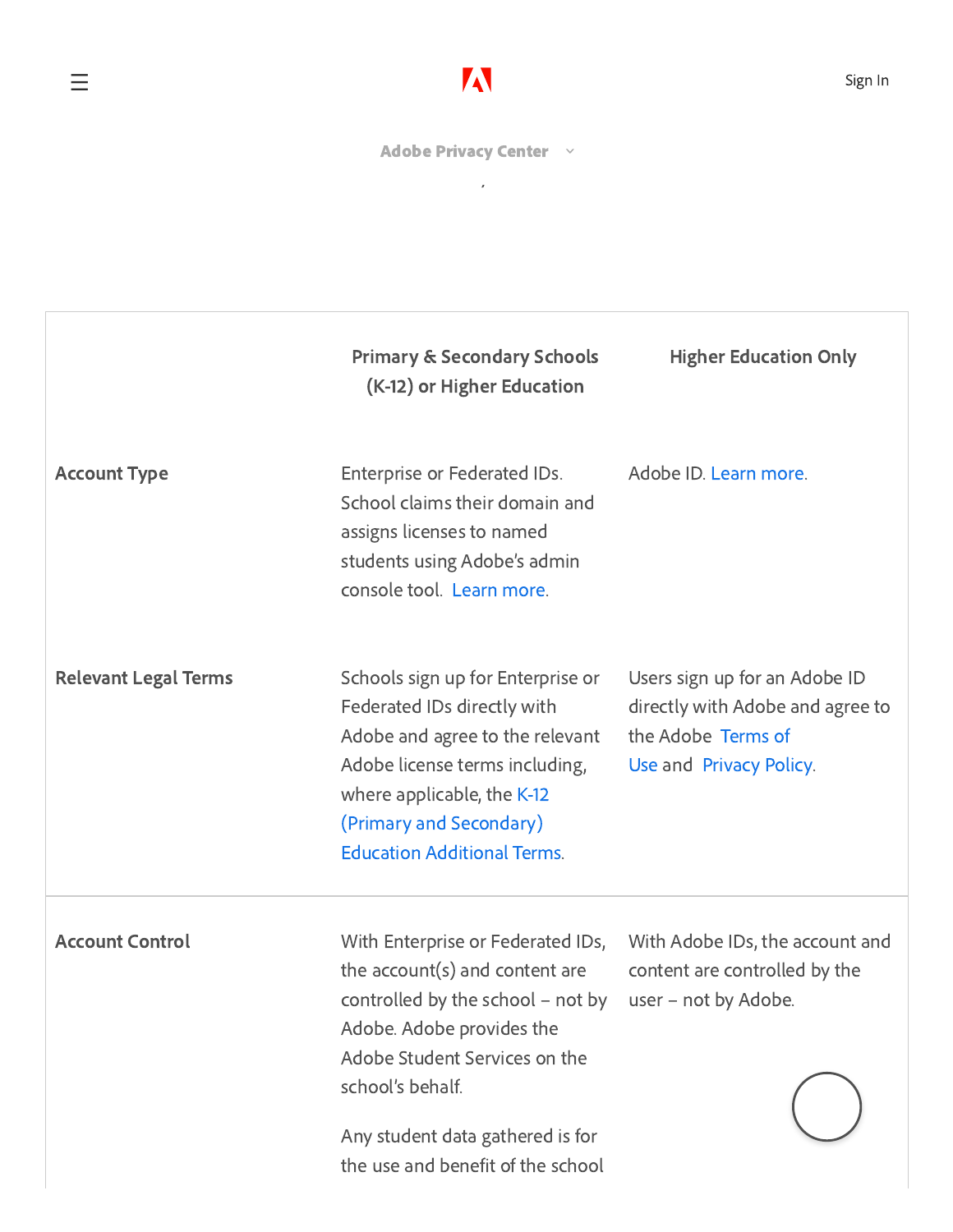# [Adobe Privacy Center](https://www.adobe.com/privacy.html)  $\rightarrow$

 $\checkmark$ 

has licensed.

#### FERPA (Family Educational Rights and Privacy Act)

Where Enterprise or Federated IDs are deployed, Adobe contractually agrees to act as a "school official" for FERPA purposes, consistent with 34 Code of Federal Regulations (CFR) §99.31(a)(1) and to protect student data accordingly.

Where an Adobe ID is deployed, Adobe cannot agree to act as a "school official" for FERPA purposes as our user agreement is with the individual user, not with the school, and the use of the Adobe products and services [are governed](https://www.adobe.com/legal/terms.html) by our Terms of Use and [Privacy](https://www.adobe.com/privacy/policy.html) Policy.

However, these users receive protections similar to those outlined in FERPA (i.e., Adobe provides commercially reasonable security and will not share personal data except at the user's direction or as outlined in our Privacy Policy).

## Age Restrictions, Parental Consent and COPPA Compliance (Children's Online Privacy Protection Act)

Enterprise or Federated IDs are appropriate for use by individuals of any age. To the extent that a school determines consent from a student's parent or legal guardian is required, Adobe relies on the school to obtain such consent.

Adobe IDs are appropriate for use by individuals over the local age of consent (which may vary by location).

Safe Search **Internet image search and Adobe** Stock are turned off in Adobe

Users can use Adobe ID on all Adobe hosted services, including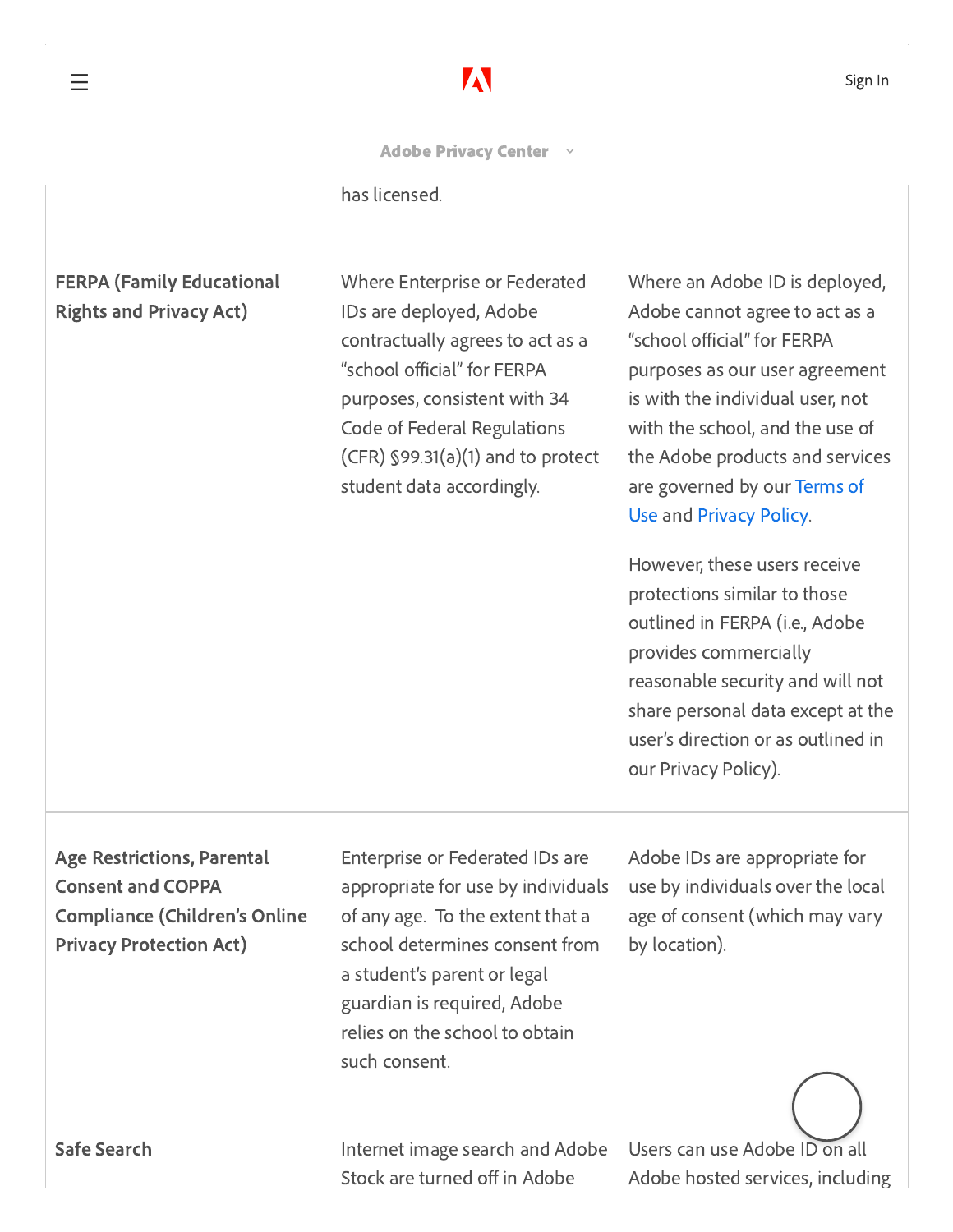[Adobe Privacy Center](https://www.adobe.com/privacy.html)

 $\checkmark$ 

### GDPR / Account Data Access, Correction and Deletion Requests

Subject to the school's acceptance of the Data Processing Agreement, Adobe is the Data Processor and the school is the Controller for GDPR purposes. As a Data Processor for the school, Adobe gives schools the tools they need to promptly respond to account data access, correction and deletion requests submitted to them by students or their parents. Schools are empowered to access, correct and delete accounts and stored content.

[Learn](https://www.adobe.com/privacy/general-data-protection-regulation.html) more about Adobe's GDPR readiness.

#### Access to Account and Data **After Graduation**

Enterprise and Federated ID accounts and their content are controlled by the school. However, Adobe is developing workflows to enable schools to easily authorize the transfer of content from a school-provided Enterprise or Federated ID account to a personal Adobe ID account established by the student creator. Stay tuned!

The Adobe ID account and its content are controlled by the user and remain in their control after they graduate or leave a school. No need to do anything extra.

Adobe will respond to data access, correction and deletion requests about Adobe ID user account information made by an authenticated user within the time period required by statute.

Adobe ID users can self-access and delete their own stored content.

[Learn](https://www.adobe.com/privacy/general-data-protection-regulation.html) more about Adobe's GDPR readiness.

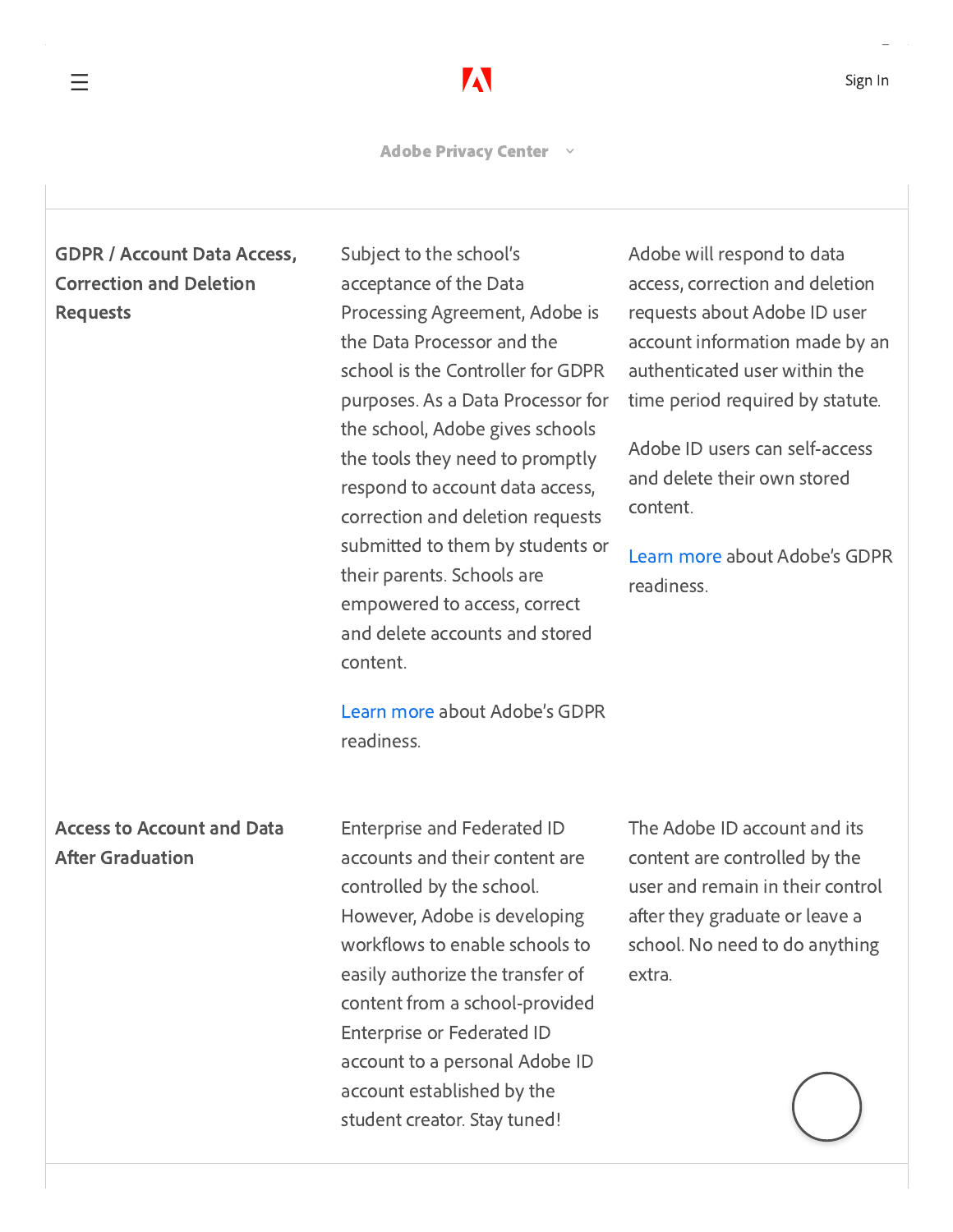[Adobe Privacy Center](https://www.adobe.com/privacy.html) ×

Adobe or on Adobe's behalf. When we do this, it is subject to contractual restrictionsprotecting the security and confidentiality of this data, or as otherwise permitted by our agreement with the school. Adobe does not sell student data to third parties.

Adobe works with third party companies that help us run our business. These companies provide services such as delivering customer support, processing credit card payments, and sending emails on our behalf. In some cases, these companies have access to some of an Adobe ID user's personal information in order to provide services to that user on our behalf. These companies are not permitted to use this information for their own purposes.

Marketing Marketing Market to Adobe does not market to student users with Enterprise or Federated IDs or use student data to inform our marketing or advertising activities.

Depending on local law, Adobe may market to Adobe ID users or use user data to inform our marketing and advertising activities, consistent with notice and [choice requirements.](https://www.adobe.com/privacy/opt-out.html) Learn more.

Ad Targeting and Student Personal Information

Adobe does not use student personal information to target advertising.

Adobe uses Adobe ID user information for targeted advertising in the manner  $described in our  $\overline{P}$$ 

Analytics and Machine Learning Adobe may perform analytics Depending on local law, Adobe